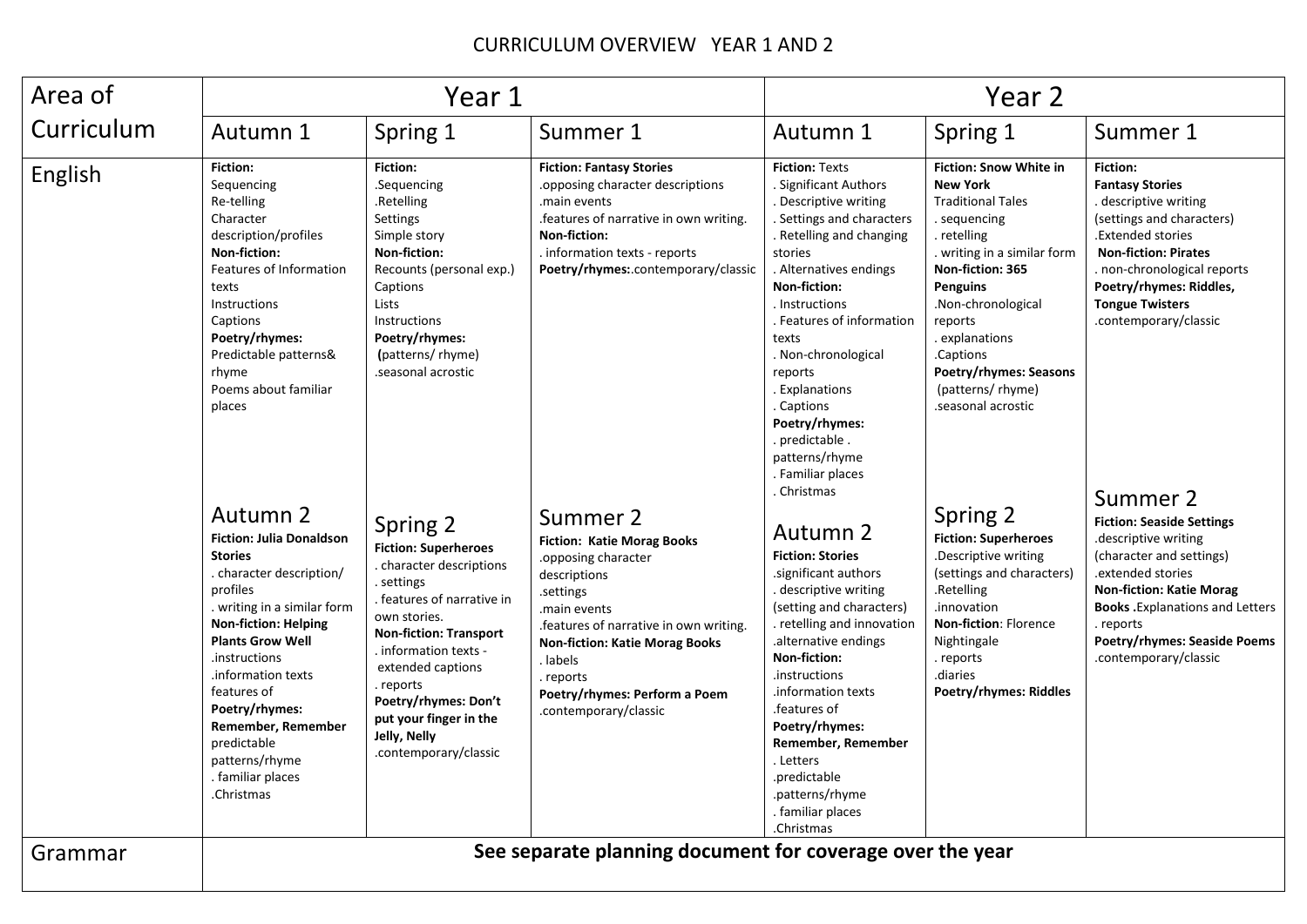| <b>Mathematics</b>                                                                                                                                                                                                                                              | Number and Place<br>Value<br>Addition and<br>Subtraction<br>Measurements<br>Geometry: 2D and 3D<br>shape                                                                                                                                                                                                                                                                                                                                                 | Number and Place<br>Value<br>Addition and<br>Subtraction<br>Multiplication and<br><b>Division</b><br>Fractions<br>Geometry: Position<br>and Direction                                                                                                                                                                                                                                                                                                                                                                                                                                                | Number and Place Value<br><b>Addition and Subtraction</b><br>Multiplication and Division<br>Measurements<br>Geometry: 2D and 3D shape<br>-I can tell the time to the nearest<br>hour and half hour                                                                                                                                                                                                  | Number and Place<br>Value<br>Addition and<br>Subtraction<br>Fractions<br>Measurements<br>Geometry: 2D and 3D<br>shape                                                                                                                                                                                                                                                                                                                                                                     | Number and Place<br>Value<br>Addition and<br>Subtraction<br>Multiplication and<br><b>Division</b><br>Geometry: Position<br>and Direction                                                                                                                                                                                                                                                                                                                       | Number and Place Value<br><b>Addition and Subtraction</b><br>Multiplication and Division<br>Measurements<br>Geometry: 2D and 3D shape<br><b>Statistics</b>                                                                                                                                                                                                                                                                                                                                                                                                                                                     |
|-----------------------------------------------------------------------------------------------------------------------------------------------------------------------------------------------------------------------------------------------------------------|----------------------------------------------------------------------------------------------------------------------------------------------------------------------------------------------------------------------------------------------------------------------------------------------------------------------------------------------------------------------------------------------------------------------------------------------------------|------------------------------------------------------------------------------------------------------------------------------------------------------------------------------------------------------------------------------------------------------------------------------------------------------------------------------------------------------------------------------------------------------------------------------------------------------------------------------------------------------------------------------------------------------------------------------------------------------|-----------------------------------------------------------------------------------------------------------------------------------------------------------------------------------------------------------------------------------------------------------------------------------------------------------------------------------------------------------------------------------------------------|-------------------------------------------------------------------------------------------------------------------------------------------------------------------------------------------------------------------------------------------------------------------------------------------------------------------------------------------------------------------------------------------------------------------------------------------------------------------------------------------|----------------------------------------------------------------------------------------------------------------------------------------------------------------------------------------------------------------------------------------------------------------------------------------------------------------------------------------------------------------------------------------------------------------------------------------------------------------|----------------------------------------------------------------------------------------------------------------------------------------------------------------------------------------------------------------------------------------------------------------------------------------------------------------------------------------------------------------------------------------------------------------------------------------------------------------------------------------------------------------------------------------------------------------------------------------------------------------|
| <b>Rapid Recall</b><br>Facts                                                                                                                                                                                                                                    | -I know number bonds<br>for each number to 6                                                                                                                                                                                                                                                                                                                                                                                                             | -I know doubles and<br>halves of numbers to<br>10<br>-I know number bonds<br>to 10                                                                                                                                                                                                                                                                                                                                                                                                                                                                                                                   | -I know number bonds for each<br>number to 10                                                                                                                                                                                                                                                                                                                                                       | -I know number<br>bonds to 20<br>-I know the<br>multiplication and<br>division facts for the<br>2x tables                                                                                                                                                                                                                                                                                                                                                                                 | -I know doubles and<br>halves of numbers to<br>20<br>-I know the<br>multiplication and<br>division facts for the<br>10x tables                                                                                                                                                                                                                                                                                                                                 | - I can tell the time to the<br>nearest hour, half hour,<br>quarter hour and five<br>minutes<br>-I know the multiplication<br>and division facts for the 5x<br>tables                                                                                                                                                                                                                                                                                                                                                                                                                                          |
| Science<br><b>Plants</b><br>-identify and name a<br>variety of common and<br>wild garden plants<br>including deciduous and<br>evergreen trees<br>Identify and describe the<br>basic structure of a<br>variety of common<br>flowering plants,<br>including trees | <b>Everyday Materials</b><br>distinguish between an<br>object and the<br>material from which it<br>is made<br>identify and name a<br>variety of everyday<br>materials, including<br>wood, plastic, glass,<br>metal, water, and rock<br>describe the simple<br>physical properties of<br>a variety of everyday<br>materials<br>compare and group<br>together a variety of<br>everyday materials on<br>the basis of their<br>simple physical<br>properties | <b>Animals including</b><br>Humans-<br>identify and name a<br>variety of common<br>animals including fish,<br>amphibians, reptiles,<br>birds and mammals<br>.Identify and name a<br>variety of common<br>animals that are<br>carnivores, herbivores<br>and omnivores.<br>describe and compare<br>the structure of a variety<br>of common animals (fish,<br>amphibians, reptiles,<br>birds and mammals<br>including pets)<br>identify, name, draw and<br>label the basic parts of<br>the human body and say<br>which part of the body is<br>associated with each<br>sense.<br><b>Seasonal Changes</b> | <b>Plants</b><br>-identify and name a variety of<br>common and wild garden plants<br>including deciduous and<br>evergreen trees<br>Identify and describe the basic<br>structure of a variety of common<br>flowering plants, including trees<br>Seasonal Changes observe<br>changes across the 4 seasons<br>observe and describe weather<br>associated with the seasons and<br>how day length varies | <b>Everyday Materials</b><br>identify and compare<br>the suitability of a<br>variety of everyday<br>materials, including<br>wood, metal, plastic,<br>glass, brick, rock,<br>paper and cardboard<br>for particular uses<br>find out how the<br>shapes of solid objects<br>made from some<br>materials can be<br>changed by squashing,<br>bending, twisting and<br>stretching<br>Plants- observe and<br>describe how seeds<br>and bulbs grow into<br>mature plants<br>find out and describe | Animals, including<br>humans<br>notice that animals,<br>including humans,<br>have offspring which<br>grow into adults<br>find out about and<br>describe the basic<br>needs of animals,<br>including humans, for<br>survival (water, food<br>and air)<br>describe the<br>importance for<br>humans of exercise,<br>eating the right<br>amounts of different<br>types of food, and<br>hygiene<br>Plants- observe and<br>describe how seeds<br>and bulbs grow into | Living things and Habitats-<br>explore and compare the<br>differences between things<br>that are living, dead, and<br>things that have never been<br>alive<br>identify that most living<br>things live in habitats to<br>which they are suited and<br>describe how different<br>habitats provide for the<br>basic needs of different<br>kinds of animals and plants,<br>and how they depend on<br>each other<br>identify and name a variety<br>of plants and animals in<br>their habitats, including<br>microhabitats<br>describe how animals obtain<br>their food from plants and<br>other animals, using the |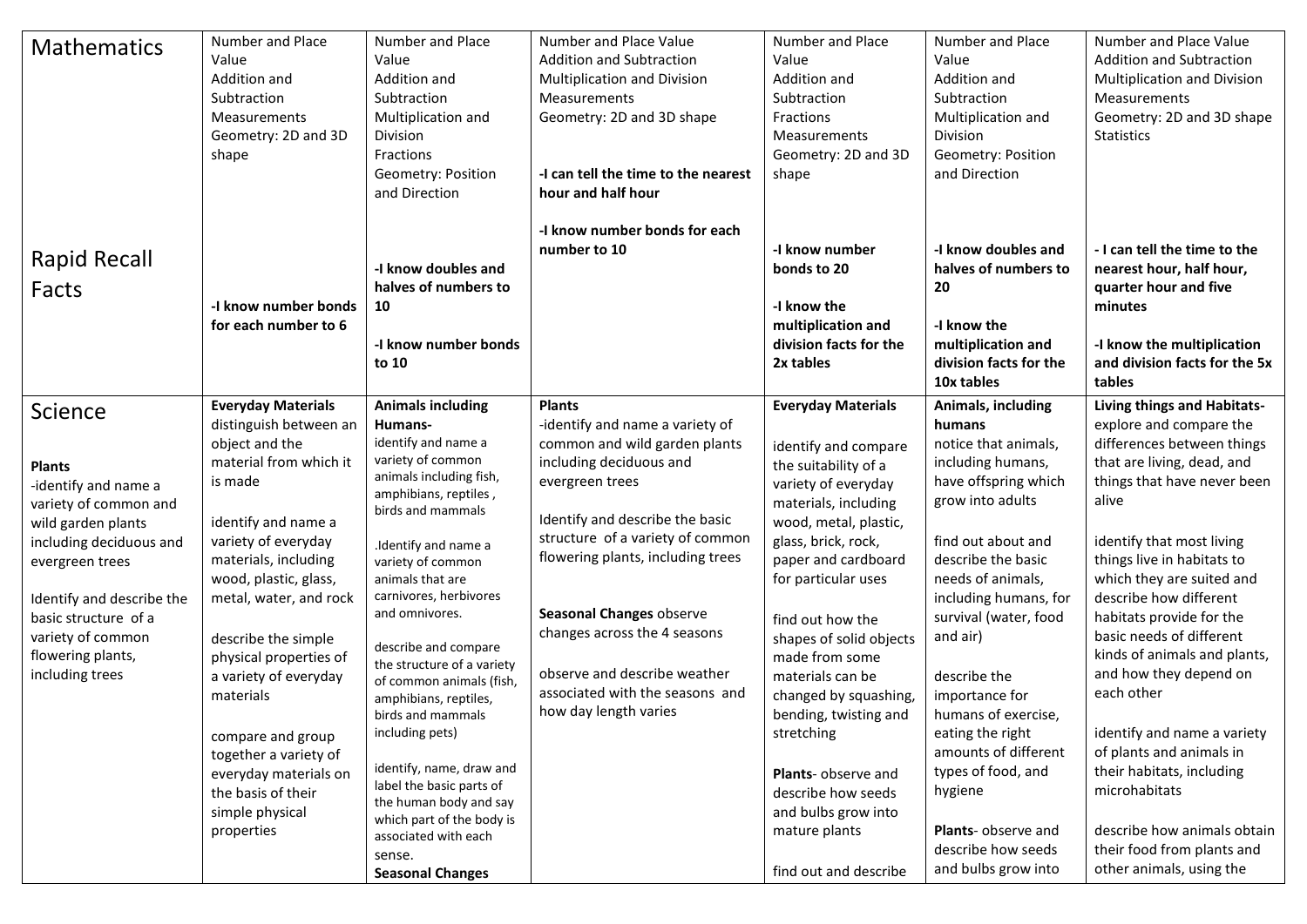| Working scientifically - ongoing across the year<br>asking simple questions and recognising that they can be answered in different ways<br>observing closely, using simple equipment<br>performing simple tests<br>identifying and classifying<br>using their observations and ideas to suggest answers to questions<br>gathering and recording data to help in answering questions | <b>Seasonal Changes</b><br>observe changes across<br>the 4 seasons<br>observe and describe<br>weather associated with<br>the seasons and how day                               | observe changes across<br>the 4 seasons<br>observe and describe<br>weather associated with<br>the seasons and how day<br>length varies                                                                      |                                                                                                                                                            | how plants need<br>water, light and a<br>suitable temperature<br>to grow and stay<br>healthy<br>different ways<br>identifying and classifying | mature plants<br>find out and describe<br>how plants need<br>water, light and a<br>suitable temperature<br>Working scientifically - ongoing across the year<br>asking simple questions and recognising that they can be answered in<br>observing closely, using simple equipment performing simple tests<br>using their observations and ideas to suggest answers to questions<br>gathering and recording data to help in answering questions | idea of a simple food chain,<br>and identify and name<br>different sources of food |
|-------------------------------------------------------------------------------------------------------------------------------------------------------------------------------------------------------------------------------------------------------------------------------------------------------------------------------------------------------------------------------------|--------------------------------------------------------------------------------------------------------------------------------------------------------------------------------|-------------------------------------------------------------------------------------------------------------------------------------------------------------------------------------------------------------|------------------------------------------------------------------------------------------------------------------------------------------------------------|-----------------------------------------------------------------------------------------------------------------------------------------------|-----------------------------------------------------------------------------------------------------------------------------------------------------------------------------------------------------------------------------------------------------------------------------------------------------------------------------------------------------------------------------------------------------------------------------------------------|------------------------------------------------------------------------------------|
| Computing                                                                                                                                                                                                                                                                                                                                                                           | <b>Purple Mash</b><br>Unit $1.1 -$ Online<br>Safety and Exploring<br>Purple Mash<br>Unit 1.2 - Grouping<br>and Sorting (2Quiz)<br>Unit 1.3 - Pictograms<br>(2Count) (2Connect) | <b>Purple Mash</b><br>Unit 1.4 - Lego Builders<br><b>Paint Projects Writing</b><br>Templates<br>(2Quiz)<br>Unit $1.5 - \text{Maze}$<br>Explorers (2Go)<br>Unit 1.6 - Animated<br>Story<br>(2Create a Story) | <b>Purple Mash</b><br>Unit 1.7 - Coding<br>(2Code)<br>Unit 1.8 -Spreadsheets<br>(2Calculate)<br>Unit 1.9 - Technology outside<br>School(Writing Templates) | <b>Purple Mash</b><br>Unit $2.1 -$ Coding<br>Unit 2.2 - Online<br>Safety<br>Unit 2.3 -<br>Spreadsheets                                        | <b>Purple Mash</b><br>Unit $2.4 -$ Questioning<br>Unit 2.5 -<br><b>Effective Searching</b><br>Unit $2.6$ – Creating<br>Pictures                                                                                                                                                                                                                                                                                                               | <b>Purple Mash</b><br>Unit 2.7 - Making Music<br>Unit 2.8 - Presenting Ideas       |
| Art and Design                                                                                                                                                                                                                                                                                                                                                                      | Rubbings with<br>different media<br>Rubbings to make<br>pictures<br>Collage<br>Painting<br><b>Firework Pictures</b>                                                            | Animal prints<br>Observational<br>drawings of animals<br>Henry Rousseau The<br><b>Tiger</b>                                                                                                                 | <b>Collage Flowers</b><br>Observational drawings of flowers<br>and plants                                                                                  | Sculpture<br>Making a pinchpot<br>from salt dough<br>Collage pictures                                                                         | Painting<br>Self portraits<br>Animal drawings                                                                                                                                                                                                                                                                                                                                                                                                 | Sculpture<br>Famous Artist<br>Paul Klee                                            |
| Design and<br>Technology                                                                                                                                                                                                                                                                                                                                                            |                                                                                                                                                                                | Produce a moving<br>picture for a class book                                                                                                                                                                | Design and Make                                                                                                                                            | Design and make a<br>shelter                                                                                                                  | Design and make an<br>animal with moving<br>part jaw or tail                                                                                                                                                                                                                                                                                                                                                                                  | Design and Make a boat                                                             |
| Geography                                                                                                                                                                                                                                                                                                                                                                           | <b>Locational Knowledge</b><br>Name and locate the                                                                                                                             | Place Knowledge<br>Understand                                                                                                                                                                               | <b>Human and Physical Geography</b><br>Identify seasonal and daily                                                                                         | <b>Human and Physical</b><br>Geography-                                                                                                       | <b>Locational Knowledge</b><br>Name, locate and                                                                                                                                                                                                                                                                                                                                                                                               | Geographical skills and<br>fieldwork-<br>simple fieldwork and                      |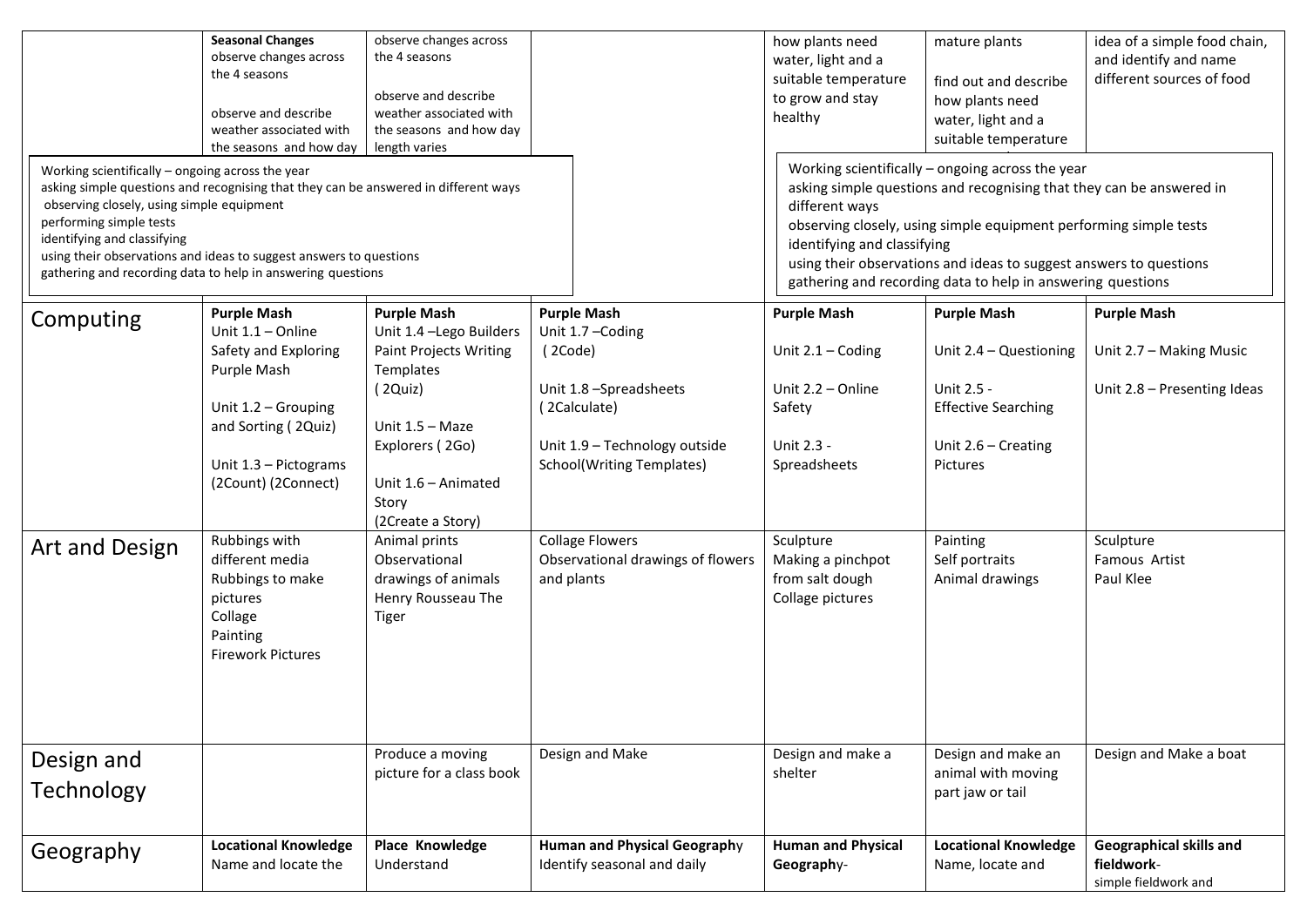|              | world's 7 continents         | geographical                 | weather patterns in the UK           | <b>Exploring the United</b> | identify characteristics  | observational skills to study the |
|--------------|------------------------------|------------------------------|--------------------------------------|-----------------------------|---------------------------|-----------------------------------|
|              | and oceans                   | similarities and             | Geographical skills and              | Kingdom                     | of the 4 countries and    | local area.                       |
|              |                              | differences through          | fieldwork-                           | Identify seasonal and       | capital cities of the UK  | Use maps atlases and globes       |
|              | <b>Geographical Skills</b>   | studying the human           | simple fieldwork and observational   | daily weather patterns      | and its surrounding       | to identify UK and its            |
|              | and Fieldwork                | and physical                 | skills to study the geography of the | in the UK                   | seas                      | countries                         |
|              | Use maps atlases and         | geography of a small         | school and grounds                   | Explore hot and cold        |                           | simple compass, directions        |
|              | globes to identify           | area of the UK (Ewell)       | Devise simple map and use and        | areas                       |                           | and maps                          |
|              | countries, continents        | and of a small area in a     | construct basic symbols in a key     | (Equator, North and         |                           | aerial photographs to             |
|              | and oceans                   | contrasting non-             |                                      | South Poles)                |                           | identify landmarks, basic         |
|              | <b>Houses and Homes</b>      | European country             |                                      | Geographical                |                           | human and physical features       |
|              | Where do people live?        |                              |                                      | vocabulary of key           |                           |                                   |
|              | What are their homes         |                              |                                      | human and physical          |                           |                                   |
|              | like?                        |                              |                                      | features                    |                           |                                   |
| History      | <b>Changes within living</b> | Lives of significant         | Significant historical events and    | <b>Events beyond living</b> | Lives of significant      | <b>Changes within Living</b>      |
|              | memory                       | <b>individuals</b>           | people                               | memory - WW1                | individuals (national     | <b>Memory</b>                     |
|              | <b>Houses and Homes</b>      | Jane Goodall                 | <b>Moon Landings</b>                 | Remembrance Day             | and international)        | <b>Famous Pirates</b>             |
|              | Toys Household Items         | <b>Mary Anning</b>           | <b>Grace Darling</b>                 | Lives of significant        | Eg. Florence              | <b>Events beyond living</b>       |
|              | Lives of significant         | <b>Changes within living</b> |                                      | individuals (national)      | Nightingale               | memory                            |
|              | individuals                  | memory                       |                                      | <b>Guy Fawkes</b>           |                           |                                   |
|              | <b>Guy Fawkes</b>            | Clothes                      |                                      |                             |                           |                                   |
| French       | Songs and Rhymes             | Songs and Rhymes             | Songs and Rhymes                     | Songs and Rhymes            | Songs and Rhymes          | Songs and Rhymes                  |
| <b>Music</b> | <b>Sounds interesting</b>    | Feel the pulse               | <b>What the Score?</b>               | <b>BBC Ten Pieces</b>       | Glockenspiel Stage 1      | Zoo Time                          |
|              | Exploring sounds and         | Exploring pitch              | Exploring instruments and            |                             |                           |                                   |
|              | instrument                   | <b>Taking off</b>            | symbols.                             | Classical journeys          | I wanna play in a         | Reflect, Rewind and Replay        |
|              | The long and short of        | Exploring pitch              | Rain, rain go away                   |                             | band.                     |                                   |
|              | it                           |                              | Exploring timbre, tempo              |                             |                           |                                   |
|              | <b>Exploring duration</b>    |                              | , dynamics                           |                             |                           |                                   |
| <b>PE</b>    | <b>Invasion Games and</b>    | <b>Invasion Games and</b>    | <b>Invasion Games and Skills</b>     | <b>Invasion Games and</b>   | <b>Invasion Games and</b> | <b>Invasion Games and</b>         |
|              | <b>Skills</b>                | <b>Skills</b>                | <b>REAL PE</b>                       | <b>Skills</b>               | <b>Skills</b>             | <b>Skills</b>                     |
|              | <b>REAL PE</b>               | <b>REAL PE</b>               | Physical and Health and              | <b>REAL PE</b>              | <b>REAL PE</b>            | <b>REAL PE</b>                    |
|              | <b>Personal and Social</b>   | Cognitive and                | <b>Fitness Cogs</b>                  | <b>Personal and Social</b>  | Cognitive and             | Physical and Health and           |
|              | Cogs, Co-Ordination          | <b>Creative Cogs</b>         |                                      | Cogs, Co-Ordination         | <b>Creative Cogs</b>      | <b>Fitness Cogs</b>               |
|              | and Static Balance,          |                              |                                      | and Static Balance,         |                           |                                   |
|              | <b>Dynamic Balance</b>       |                              |                                      | <b>Dynamic Balance</b>      |                           |                                   |
|              | and Seated Static            |                              |                                      | and Seated Static           |                           |                                   |
|              | Balance                      |                              |                                      | Balance                     |                           |                                   |
|              | <b>Families</b>              | <b>Special People</b>        | <b>Holidays and Holydays</b>         | <b>Beginnings</b>           | <b>Books</b>              | <b>Spread the Word</b>            |
|              | God's Love and Care          | People in the Parish         | Pentecost; Feast of the Holy Spirit  | God at every                | Books used in the         | Pentecost; a time to spread       |
| <b>RE</b>    | for every family             | family                       | <b>Being Sorry</b>                   | beginning                   | Church                    | the Good News                     |
|              | <b>Belonging</b>             | <b>Meals</b>                 | God helps us to choose well          | <b>Signs and Symbols</b>    | <b>Thanksgiving</b>       | <b>Rules</b>                      |
| Come and See | Baptism an invitation        | Mass; Jesus' special         | Sacrament of Reconciliation          | Signs and Symbols in        | Mass; a special time      | Reasons for rules in the          |
|              | to belong to God's           | meal                         | <b>Neighbours</b>                    | Baptism                     | to say thank you to       | Christian family                  |
|              | Family                       | Change                       | Neighbours share God's word          | <b>Preparations</b>         | God for everything        | The Sacrament of                  |